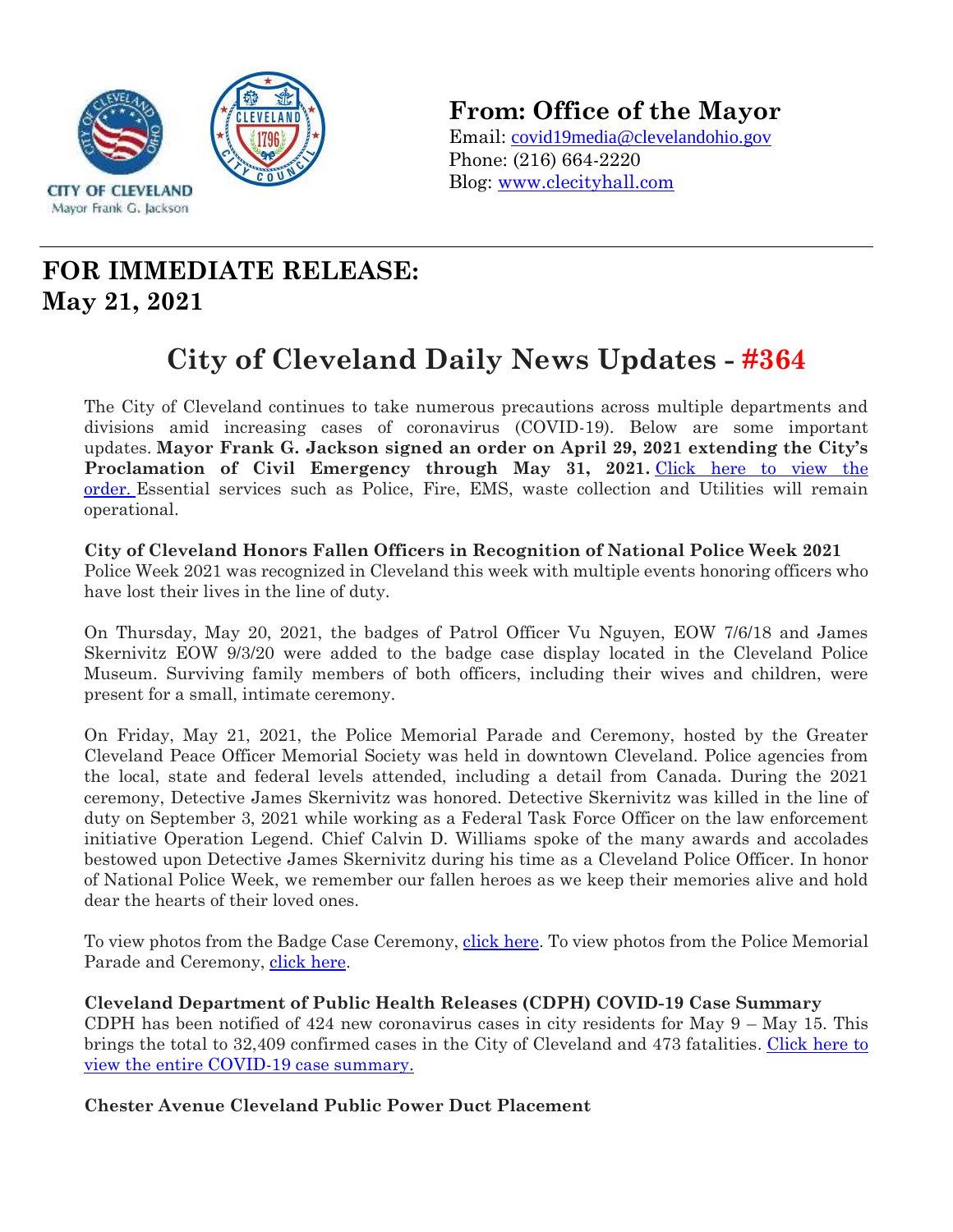Beginning Tuesday June 1, 2021, The Perk Company will be placing a new Cleveland Public Power conduit on Chester Avenue from East 105th St. to East 107th St.

The detour of traffic will be as follows:

 Eastbound Chester Ave Detour: South on East 105th St, East on Euclid Ave, North on Martin Luther King Boulevard

This project is anticipated to be completed within thirty to forty-five days.

*Road construction invariably presents hazards to the public. We urge all travelers to use caution in the construction zones. Your safety and the safety of our workers are our greatest concern. Thank you for your patience and cooperation during this important public improvement project.*

#### **City of Cleveland to Hold Cleveland Police Hiring Event, May 21-23 and 28-29**

The City of Cleveland Division of Police is currently accepting applications for Police Officers, and will be holding a Hiring Event throughout May. This event will include an orientation where recruiters will discuss the application process, testing, the Personal History Statement (PHS), physical agility test, and key factors for success. View the dates, times and locations below:

- Friday, May 21 from 3 p.m. to 5 p.m. at Cleveland Police  $2<sup>nd</sup>$  District, 3481 Fulton Rd
- Saturday, May 22 from 11 a.m. to 1 p.m. at Cleveland Police 3rd District, 4501 Chester Ave
- Sunday, May 23 from 11 a.m. to 1 p.m. at Cleveland Police 1<sup>st</sup> District, 3895 West 130<sup>th</sup> St
- Friday, May 28 from 3 p.m. to 5 p.m. at Cleveland Police 4th District, 9333 Kinsman Rd
- Saturday, May 29 from 11 a.m. to 1 p.m. at Cleveland Police 5<sup>th</sup> District, 881 East 152<sup>nd</sup> St

For more information, visit [www.governmentjobs.com/careers/cleveland.](http://www.governmentjobs.com/careers/cleveland) To view the full flyer, click [here.](https://clecityhall.files.wordpress.com/2021/05/may-2021-hiring-event-flyer_all-districts_-forms.pdf)

### **Other Important Reminders**

#### **City of Cleveland Distributes COVID-19 Vaccines**

Cleveland Department of Public Health (CDPH) will be distributing COVID-19 vaccines to students, parents and community members ages 16 and up. Walk-ins are welcome or [click here to register](https://clecovidvaccine.timetap.com/#/) or call the CDPH at  $(216)$  664-2222, Monday – Friday from 9 a.m. – 5 p.m.

View the distribution information below:

Saturday, May 22 at Central Catholic High School 6550 Baxter Ave. from 10 a.m. to 4 p.m.

The mass vaccination site at Cleveland State University's Wolstein Center is also available for scheduling. To schedule an appointment at the Wolstein Center or at another vaccination site near you, visit [https://gettheshot.coronavirus.ohio.gov.](https://gettheshot.coronavirus.ohio.gov/)

#### **Virtual Public Information Presentation: Lorain Avenue Rehabilitation and Bicycle Facilities**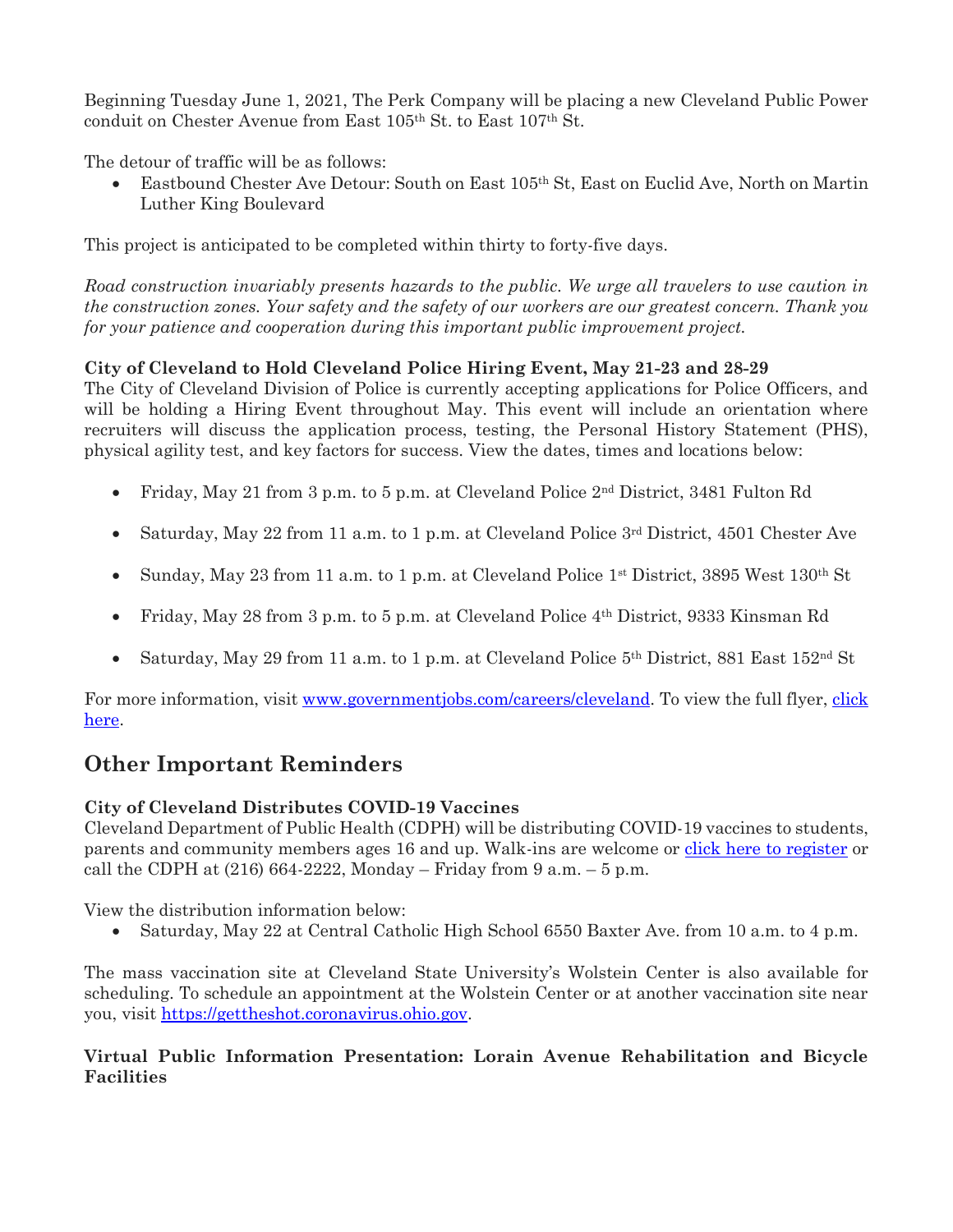Mayor Frank G. Jackson, Ward 3 Councilman Kerry McCormack, Ward 15 Councilwoman Jenny Spencer, the Mayor's Office of Capital Projects and the Division of Engineering and Construction invite you to participate in a Virtual Public Information Presentation regarding the Lorain Avenue Rehabilitation and Bicycle Facilities. This presentation will include conceptual plans and preliminary construction cost estimates for bicycle facilities along Lorain Avenue, from West 65th St. to West 20<sup>th</sup> St. To participate, visit [www.LivingLorainCycling.com](http://www.livingloraincycling.com/) from May 24, 2021 to June 18, 2021.

Public input is wanted to finalize the type of bicycle facilities to be included in the road rehabilitation project. These are the choices:

- 1. Sidewalk-level cycle-track from W. 44th to W. 20th
- 2. Sidewalk-level multi-purpose trail
- 3. Street-level dedicated bike lanes
- 4. Combination or hybrid options

The rehabilitation project will also include pavement repair or replacement; new asphalt surface course; new walks and curb ramps to make pedestrian walkways compliant with the Americans with Disabilities Act (ADA); multi-modal transportation enhancements; drainage and utility replacements and improvements; new signage and pavement markings; and traffic signal upgrades.

Construction cost estimates vary depending on the type of bicycle facility. The construction schedule also varies depending on the selected bicycle facility since additional construction funding will be needed for some of the options.

To see the full flyer for this presentation, [click here.](https://clecityhall.files.wordpress.com/2021/05/2021-04-19-public-mtg-flier_lorain-w65-to-w25.docx)

#### **Notice of Public Meeting to Appoint 4 New Cleveland Metropolitan School District School Board Members**

On Wednesday, May 26, 2021 at 5:30 p.m., Mayor Frank G. Jackson and the Nominating Panel of the Cleveland Metropolitan School District Board will convene via Webex to interview a slate of candidates to fill four vacancies of expired terms. Four candidates will be appointed. For access to the meeting, view the Webex information below:

#### **Join from the meeting link:**

[https://cityclevelandoh.webex.com/cityclevelandoh/j.php?MTID=m281a91c6e810553b7e63fe34140b](https://cityclevelandoh.webex.com/cityclevelandoh/j.php?MTID=m281a91c6e810553b7e63fe34140bce02) [ce02](https://cityclevelandoh.webex.com/cityclevelandoh/j.php?MTID=m281a91c6e810553b7e63fe34140bce02)

#### **Join by meeting number:**

Meeting number (access code): 160 667 1373 Meeting password: CMSDBoard2021

#### **Tap to join from a mobile device (attendees only):** +1-415-655-0003,,1606671373## US Toll

**Join by phone:** +1-415-655-0003 US Toll

#### **Join from a video system or application:**

Dial 1606671373@cityclevelandoh.webex.com You can also dial 173.243.2.68 and enter your meeting number.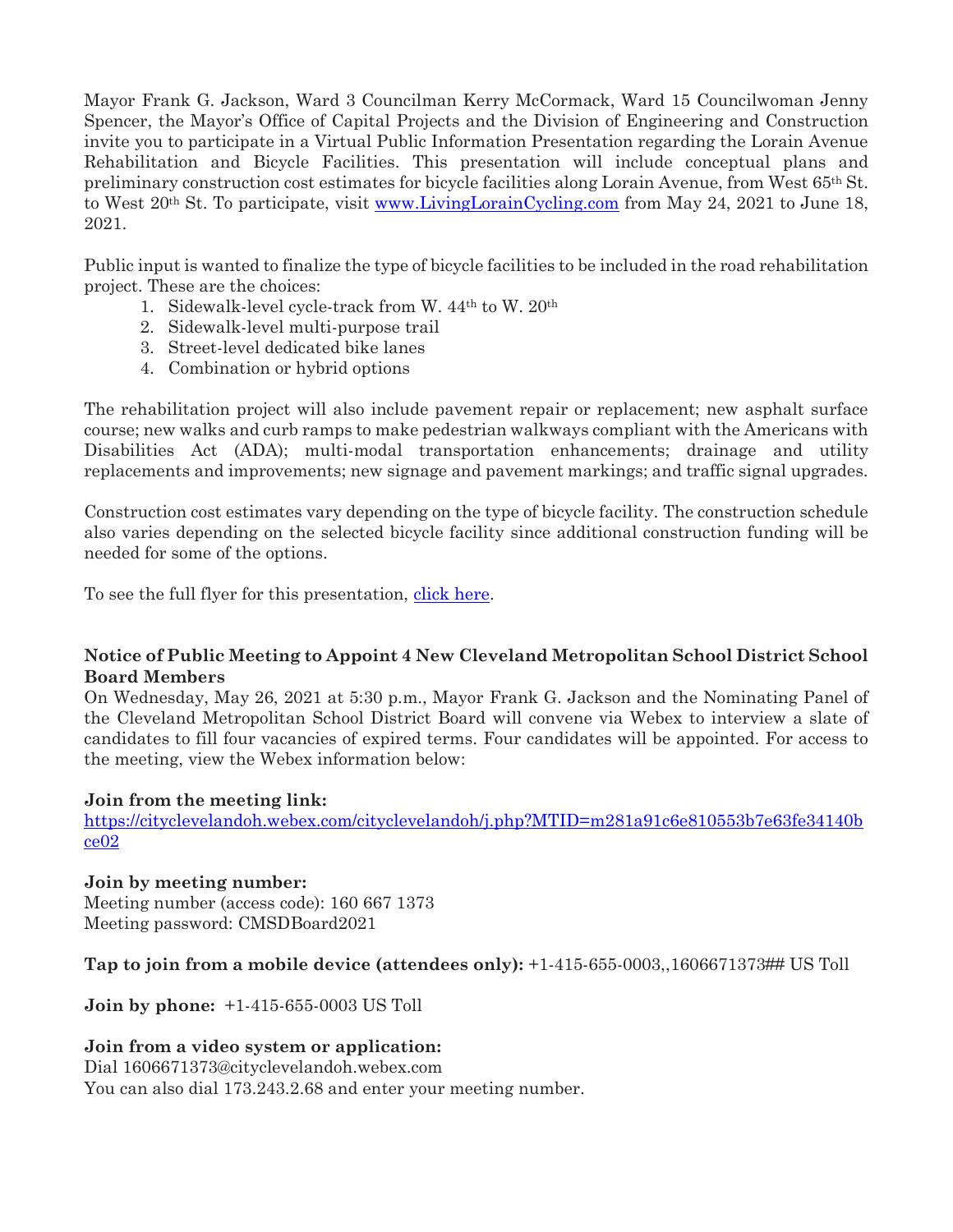#### **Join using Microsoft Lync or Microsoft Skype for Business:**

Dial 1606671373.cityclevelandoh@lync.webex.com

#### **Cleveland Land Bank Web Map Viewer Now Available**

The City of Cleveland Land Reutilization Program (aka Land Bank) is one of five legacy land banks in the United States, and was established in 1976 to foster the return of nonproductive land in the City of Cleveland to productive reuse. The program aims to contribute to the economic, social, and environmental betterment of the City of Cleveland by transferring abandoned property into the hands of responsible parties committed to restoring it.

The City of Cleveland Land Bank has over 13,000 vacant parcels that are available for public sale as sites for new home constructions or as side yards for existing homeowners. As the inventory of Cleveland Land Bank lots has grown in recent years, public interest in acquiring and developing those properties has increased. The Department of Community Development is launching a public website to improve customer service by highlighting the availability of the City's Land Bank inventory and providing an online tool for submitting applications to acquire Land Bank property. To view the website, [click here.](https://clevelandgis.maps.arcgis.com/apps/webappviewer/index.html?id=1c40c47ecdf34f42b9118cf7f83c28a4)

This website has been developed in collaboration with The City of Cleveland's CD GIS Team and the Cleveland GIS team. The web map will improve customer service for parties seeking to acquire and redevelop vacant lots owned by the City of Cleveland Land Bank, and increase the operational efficiency of city staff. The public can access the location of Cleveland Land Bank's available parcels on this web map along with property information from a link to online County records. This map will be updated every two weeks, the second Monday and the fourth Monday of each month. The map viewer includes a user-friendly online application submission tool to streamline the process for submitting Land Bank applications. Also, the map includes layers that identify CDC service areas, Wards, Cleveland neighborhood boundaries, and possible large lot / small lot configurations. For more information about the Cleveland Land Bank program, you may leave a message at (216) 664-4126 or send an email to [CD-DND@city.cleveland.oh.us.](mailto:CD-DND@city.cleveland.oh.us)

#### **Update on Temporary Outdoor Dining for Restaurants**

In order to better serve restaurants and their patrons during the COVID-19 pandemic, the City of Cleveland has established guidelines and regulations for permitted businesses to use private parking lots, streets and on-street parking areas as outdoor restaurant spaces as part of Mayor Frank G. Jackson's ReStart CLE plan. This legislation provides restaurants with additional dining space that allows them to safely operate.

Businesses will need to acquire permits for outdoor dining. Permits issued for a Temporary Expansion Area (TEA) may be revoked at any time for failure to comply with the provisions of this ordinance, the codified ordinances and applicable rules and regulations of the City of Cleveland or laws of the state of Ohio, including Ohio Department of Health (ODH) orders. Businesses must adhere to the following regulations:

- **Permit Fee Duration:** A TEA permit, is valid through Nov. 1, 2021, unless terminated earlier or revoked. No fee will be required for a TEA permit application.
- **Patio Elements:** An application for a Temporary Expansion Area permit shall include detailed plans drawn to scale showing the number and location of patio elements, including standard tables, chairs, and umbrella. Additional elements such as tents, generators, and other structures may require additional approvals. All elements must remain within the approved site plan area of operation.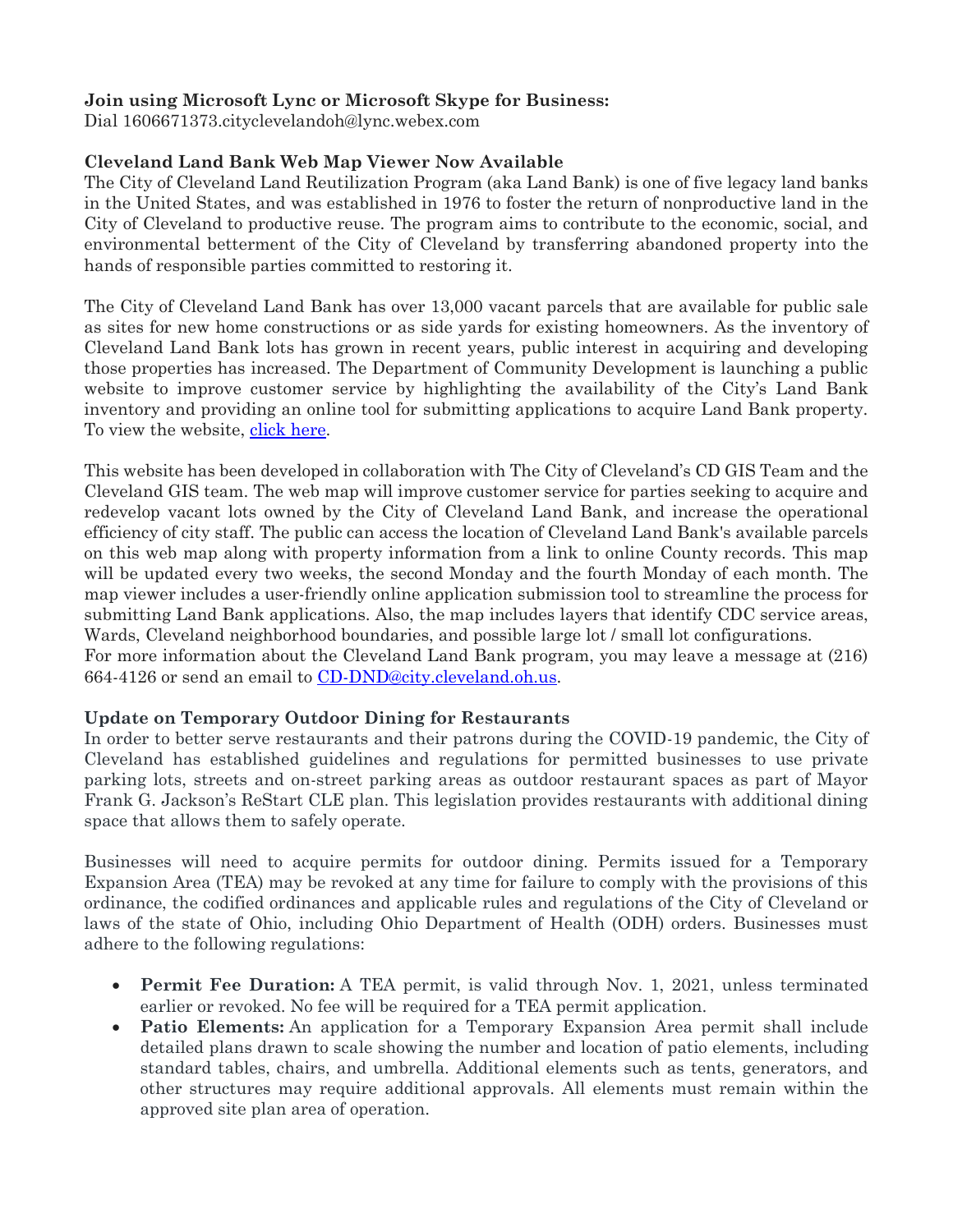- **Spacing Requirements:** All patio furnishing must be organized to allow for appropriate social distancing between tables in compliance with ODH orders.
- **Protective Barrier Structure for patio area expansion**: All expanded patio enclosure areas must contain the appropriate protection between the patio area and vehicular traffic. This will require a much stronger barrier than a typical patio enclosure. The structure must be removable at the end of business hours (if necessary) or after any designated period approved as part of the application. In the case of a full street closure, or where, in the determination of the City, additional buffers are needed, the City may provide the necessary protective barrier structure at no cost.
- **Maintenance:** Permittees shall maintain the TEA in accordance with all City, County, and State laws, regulations, and orders. Permittee shall be responsible for keeping TEAs clean and safe.

To learn more about the permit application process, outdoor dining and public space typologies and outdoor dining guidelines and regulations, [click here.](https://clecityhall.files.wordpress.com/2021/04/tea_springsummer2021_guidelinesandreg_mar1_explainersattached.pdf)

[Click here to view Outdoor Dining and Public Space Typologies.](https://clecityhall.files.wordpress.com/2021/04/typologyexplainers_3types.pdf)

#### **City of Cleveland Establishes Call Center to Answer General Vaccine Distribution Questions**

The City of Cleveland has established a call center that is currently available to answer general questions pertaining to the City's vaccine distribution efforts and assist eligible individuals in scheduling an appointment to receive the vaccine.

- Call Center Number: (216) 664-2222
- Hours of Operation: Monday-Friday; 9 a.m. to 5 p.m.

As a reminder, only individuals who meet the Ohio Department of Health's criteria are eligible to receive the vaccine at this time. Due to limited supply, it will take time for eligible individuals to receive the vaccine. We ask for your patience. As we receive additional supply, we will be opening up additional vaccination sites and scheduling appointments for eligible individuals to receive the vaccine.

#### **Calls Regarding COVID-19 Complaints**

With the passage by Cleveland City Council of an ordinance authorizing penalties for noncompliance with Mayor Jackson's mask mandate, enforcement is now in effect. There are two numbers Clevelanders should call regarding non-compliance:

- **Business complaints:** CDPH hotline at (216) 857-7165
- **Individual or private residence complaints:** Cleveland Police non-emergency line at (216) 621-1234

Cleveland City Council recently approved the mandatory use of masks in public spaces as well as certain penalties for individuals and businesses that do not comply. On July 3, Mayor Jackson signed an amended order mandating the use of masks in public in the City of Cleveland to slow the spread of the highly contagious coronavirus. This includes mandatory use in bars, restaurants, shared office settings, rideshares and other shared spaces.

Citations may be issued with fines for the following:

- Any business or person violating the mask or safe-seating order (which maintains social distancing of at least six feet between patrons) is subject to civil penalties in accordance with Ordinance No. 556-2020, specifically chapters 602 and 236.
- Any business in the City of Cleveland with an employee who becomes ill with the coronavirus is required to immediately disinfect and sanitize the premises. Following a warning, they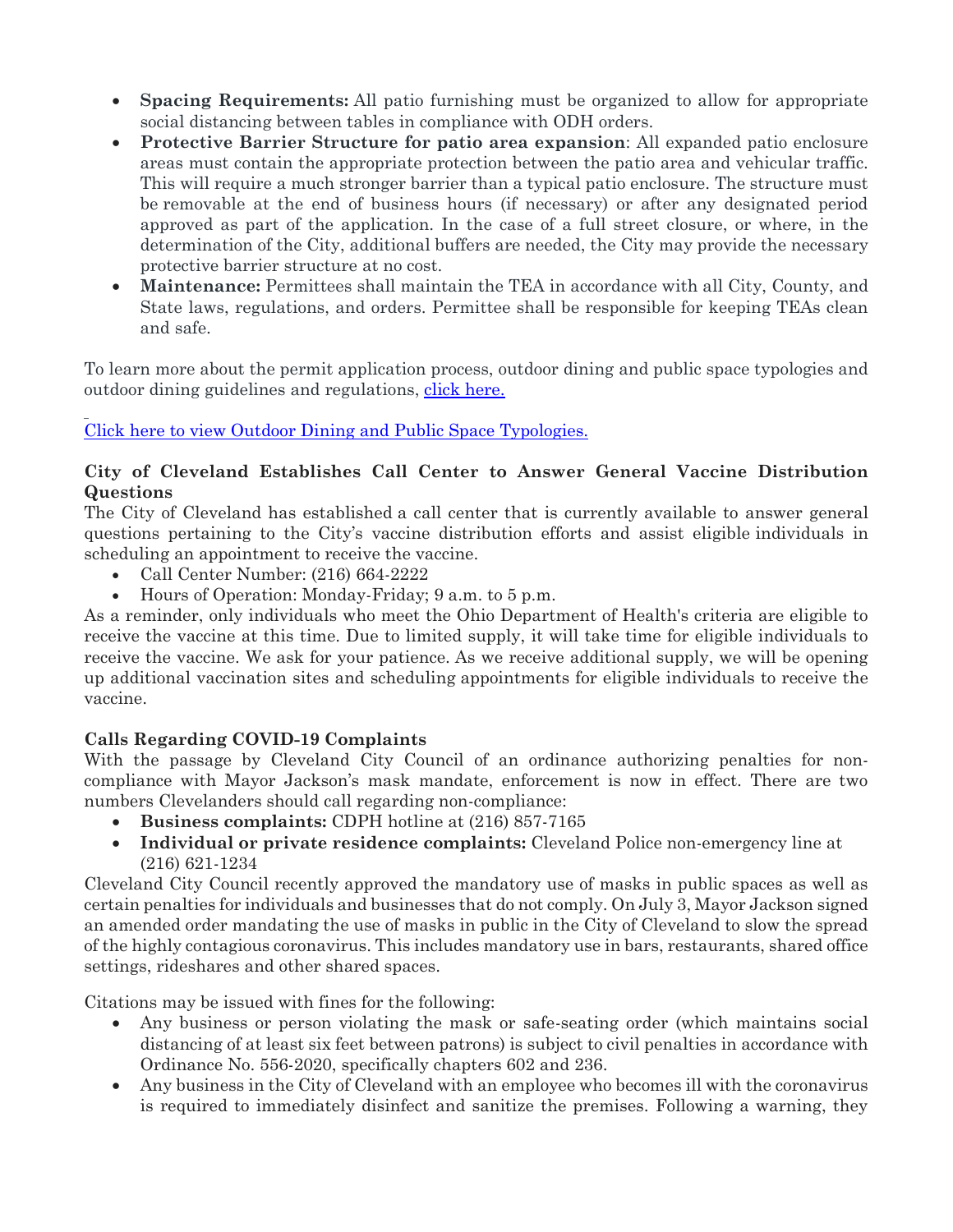may be subject to a civil penalty of \$1,000 for the first offense and a civil penalty of \$3,000 for each subsequent violation.

#### **Upcoming Cleveland Transformation Alliance Meetings**

The Cleveland Transformation Alliance Committee (CTA) is currently hosting public meetings via Zoom or Microsoft Teams. For more information on these meetings, please visit [http://www.myCLEschool.org.](http://www.mycleschool.org/) See details for upcoming meetings below:

#### *Charter Review Committee*

May 26 at 2 p.m. via Zoom <https://zoom.us/j/93672703571?pwd=aklpLzNHKzRmWTIxakZwT29ScFZ1UT09> Meeting ID: 936 7270 3571 Passcode: 126450 One tap mobile +16465588656,,93672703571#,,,,\*126450# US (New York) Dial by your location +1 646 558 8656 US (New York) +1 301 715 8592 US (Washington DC) Find your local number: <https://zoom.us/u/ahykW6fMt>

#### *Cleveland Transformation Alliance Board Meeting*

June 14th at 5:30 p.m. via Zoom <https://zoom.us/j/98910223903?pwd=cEk2SjI5YllabGJPSEYyS2xESEVUUT09> Meeting ID: 989 1022 3903 Passcode: 850200 One tap mobile +16465588656,,98910223903#,,,,\*850200# US (New York) +13017158592,,98910223903#,,,,\*850200# US (Washington DC) Dial by your location +1 646 558 8656 US (New York) +1 301 715 8592 US (Washington DC) Find your local number: <https://zoom.us/u/ar8lXuDyE>

#### **CodeRED**

Sign up for CodeRED alerts to receive calls and emails with important info regarding the coronavirus. To sign up online, visit [https://bit.ly/CLECodeRED.](https://bit.ly/CLECodeRED) Get mobile alerts by downloading the CodeRED app via the Apple or Google Play stores. Seniors who need assistance signing up are welcome to call the Department of Aging at  $(216)$  664-4383 for periodic phone call messaging.

## **Previous COVID-19 Updates from the City of Cleveland**

[Click here to view previous updates.](https://clecityhall.com/category/covid-19/)

#### **For more information about COVID-19, visit the following:**

- [www.cdc.gov/coronavirus](http://www.cdc.gov/coronavirus)
- <https://coronavirus.ohio.gov/wps/portal/gov/covid-19/>
- <http://www.clevelandhealth.org/>

#### **About the City of Cleveland**

The City of Cleveland is committed to improving the quality of life for its residents by strengthening neighborhoods, delivering superior services, embracing diversity and making Cleveland a desirable, safe city